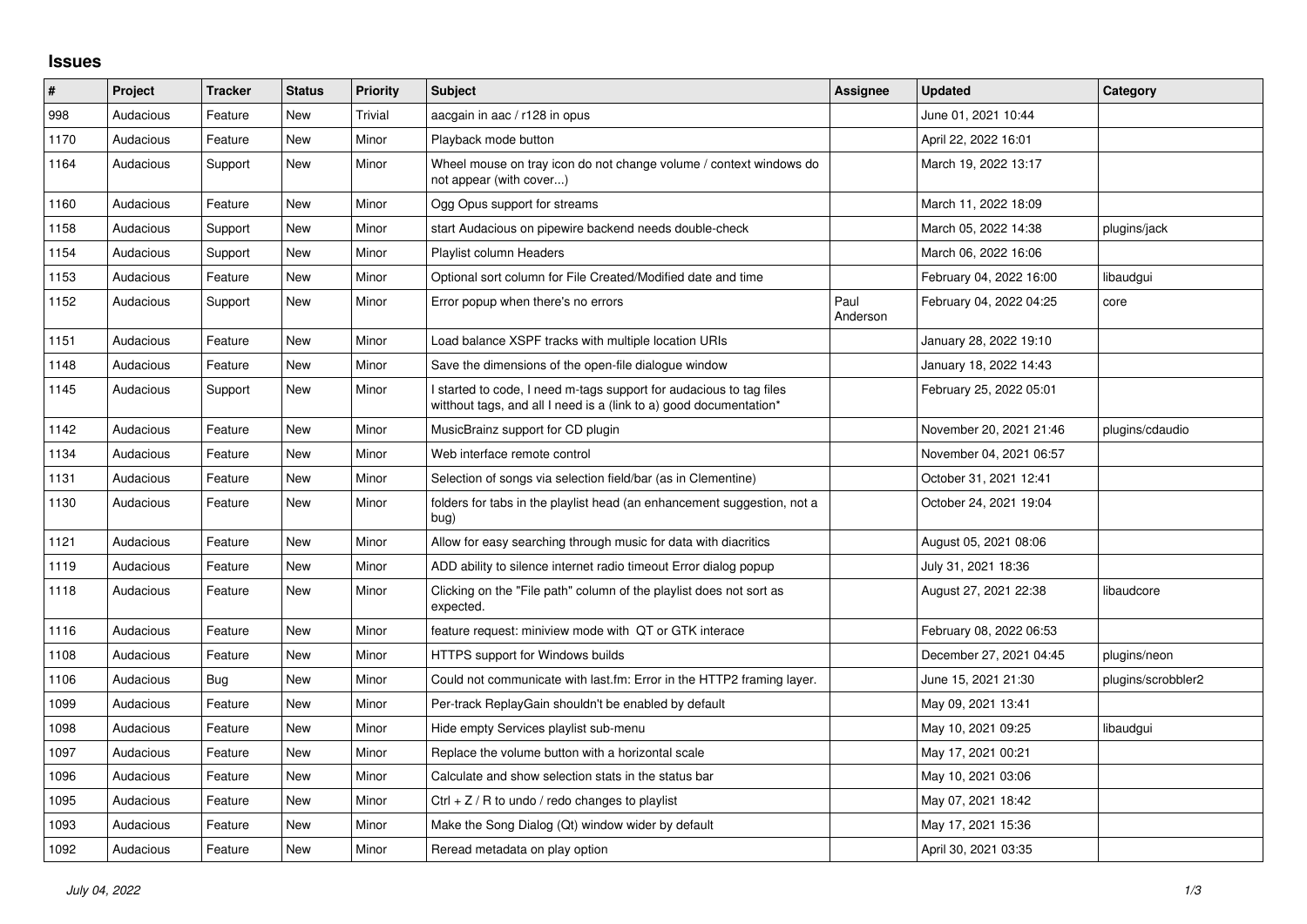| $\#$ | Project   | <b>Tracker</b> | <b>Status</b> | <b>Priority</b> | Subject                                                                                             | <b>Assignee</b> | <b>Updated</b>          | Category                 |
|------|-----------|----------------|---------------|-----------------|-----------------------------------------------------------------------------------------------------|-----------------|-------------------------|--------------------------|
| 1091 | Audacious | Feature        | New           | Minor           | Built-in lyrics support                                                                             |                 | April 28, 2021 18:24    |                          |
| 1088 | Audacious | Feature        | New           | Minor           | plugin: status icon: ADD option to select tray mouse Middle Click action                            |                 | April 11, 2021 12:05    | plugins/statusicon       |
| 1082 | Audacious | Feature        | New           | Minor           | File writer option to pad track numbers with leading zeros                                          |                 | March 31, 2021 00:15    | plugins/filewriter       |
| 1076 | Audacious | Feature        | New           | Minor           | Adjustable background and fonts colors and fonts size in<br>playlist---zoomable playlist            | Tom Hammer      | March 09, 2021 00:38    | plugins/playlist-manager |
| 1072 | Audacious | Feature        | New           | Minor           | QT AOSD plugin                                                                                      |                 | February 17, 2021 21:18 | plugins/aosd             |
| 1071 | Audacious | Feature        | New           | Minor           | Linkage could be improved for packagers.                                                            |                 | March 31, 2021 00:32    |                          |
| 1067 | Audacious | Feature        | New           | Minor           | Equalizer adjustments are coarse.                                                                   |                 | February 11, 2021 10:09 |                          |
| 1066 | Audacious | Feature        | New           | Minor           | Allow Equalizer window to be resized.                                                               |                 | February 11, 2021 10:05 |                          |
| 1058 | Audacious | Feature        | New           | Minor           | Allow changing the language/locale in settings                                                      |                 | January 30, 2021 18:11  |                          |
| 1057 | Audacious | Feature        | New           | Minor           | Matroska (mka) chapter support                                                                      |                 | August 27, 2021 22:54   |                          |
| 1048 | Audacious | Feature        | New           | Minor           | PipeWire support                                                                                    |                 | May 04, 2022 19:36      |                          |
| 1047 | Audacious | Feature        | New           | Minor           | Stop playing after any chosen track                                                                 |                 | December 29, 2020 01:23 |                          |
| 1046 | Audacious | Feature        | New           | Minor           | Add all id3v2 frames in the settings of Playlist available columns                                  |                 | December 28, 2020 21:14 | plugins/gtkui            |
| 1017 | Audacious | Feature        | New           | Minor           | QT Global Hotkeys rework proposal and cross-platform support                                        | Domen Mori      | December 07, 2020 04:22 | plugins/hotkey           |
| 1014 | Audacious | Bug            | New           | Minor           | Some .VGM/.VGZ files fail to play                                                                   |                 | August 17, 2020 15:29   | plugins/console          |
| 1013 | Audacious | Feature        | New           | Minor           | Request re Album Art using music file metatag                                                       |                 | August 03, 2020 22:48   |                          |
| 1011 | Audacious | Feature        | New           | Minor           | Visible separator of folders in the playlist                                                        |                 | July 18, 2020 16:10     |                          |
| 996  | Audacious | Feature        | New           | Minor           | Refine playlists when searching (search all playlists)                                              |                 | June 16, 2020 09:58     |                          |
| 995  | Audacious | Feature        | New           | Minor           | Add star rating to songs                                                                            |                 | June 16, 2020 09:56     |                          |
| 993  | Audacious | Bug            | New           | Minor           | Lyrics for streamed content are written to cache but not read.                                      |                 | June 07, 2020 13:10     | plugins/lyricwiki        |
| 987  | Audacious | Feature        | New           | Minor           | Closing of Search Library tool by same method as opening it                                         |                 | May 13, 2020 00:15      |                          |
| 975  | Audacious | Bug            | New           | Minor           | Segfault/leak on exit with streamtuner enabled                                                      | Ariadne Conill  | May 01, 2020 00:17      | plugins/streamtuner      |
| 973  | Audacious | Bug            | New           | Minor           | "snd_pcm_recover failed" alsa error and "String leaked" warnings                                    |                 | August 28, 2021 08:52   |                          |
| 969  | Audacious | Feature        | New           | Minor           | streamtuner plugin: Please add column-sortability, or at least sort<br>alphabetically by 1st column |                 | June 16, 2020 09:54     | plugins/streamtuner      |
| 968  | Audacious | Feature        | New           | Minor           | Loop PSF files at normal loop points during repeat mode                                             |                 | April 16, 2020 03:25    | plugins/psf              |
| 956  | Audacious | Feature        | New           | Minor           | Stream to chromecast                                                                                |                 | January 11, 2021 01:19  |                          |
| 955  | Audacious | Feature        | New           | Minor           | Enqueue option                                                                                      |                 | April 09, 2020 03:54    |                          |
| 945  | Audacious | Feature        | New           | Minor           | Balance control in newer interface                                                                  |                 | March 23, 2020 13:28    | plugins/qtui             |
| 943  | Audacious | Feature        | New           | Minor           | Being able to add several folders to the library, and arrange that<br>Audacious recognizes symlinks |                 | March 23, 2020 15:41    | plugins/search tool      |
| 924  | Audacious | Feature        | New           | Minor           | Option to replace playlist contents by drag and drop                                                |                 | December 02, 2019 20:15 |                          |
| 918  | Audacious | Feature        | New           | Minor           | Replace libguess with libuchardet                                                                   |                 | November 19, 2019 05:50 |                          |